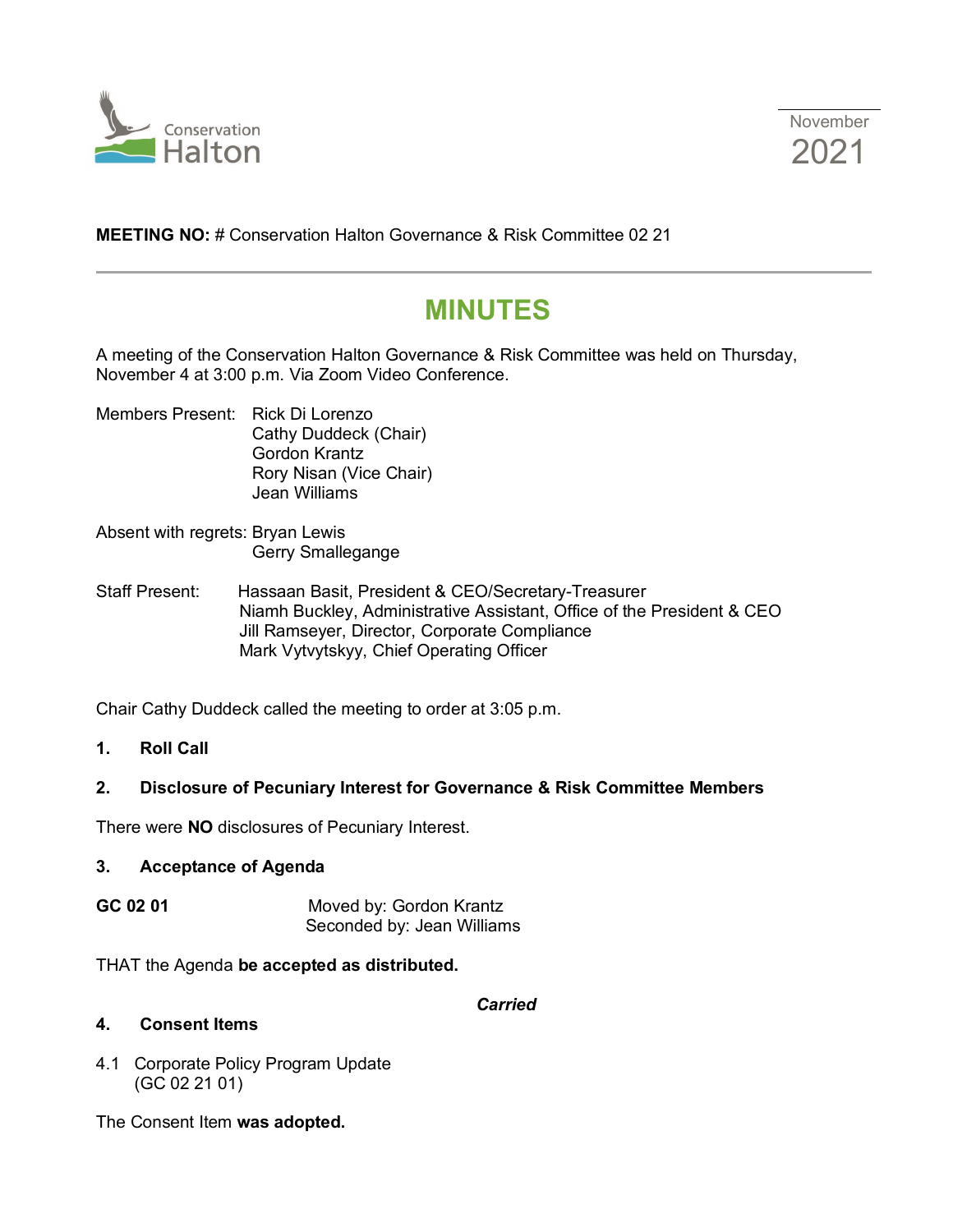

November 2021

#### **5. Action Items**

5.1 Board of Directors 2022 DRAFT Meeting Schedule (GC 02 21 02)

**GC 02 02** Moved by: Rory Nisan Seconded by: Jean Williams

THAT the Conservation Halton Governance & Risk Committee **recommends to the Board of Directors the approval of the Board of Directors 2022 Draft Meeting Schedule and the 2022 Board Work Plan.**

*Carried*

5.2 Amendments to Halton Region Conservation Authority General Membership By-law 2018-01

**GC 02 03** Moved by: Jean Williams Seconded by: Gordon Krantz

THAT the Conservation Halton Governance Committee **recommends to the Conservation Halton Board of Directors approval of the amendments to the Halton Region Conservation Authority General Membership By-law 2018-01 which reflect the February 2, 2021, proclamation of a number of governance-related clauses in the Conservation Authorities Act.**

And

THAT the Conservation Halton Governance Committee **recommends to the Conservation Halton Board of Directors approval of the amendments to the Halton Region Conservation Authority General Membership By-law 2018-01 under** *Section 9. Signing Officers* **to reflect administrative updates to the titles of authorized signatories within Conservation Halton.**

*Carried*

#### **6. In Camera**

**GC 02 04** Moved by: Jean Williams Seconded by**:** Mayor Krantz

That the Conservation Halton Governance & Risk Committee meeting **move In Camera.**

- **6.1 Consent Item**
- **GC 02 05** Moved by: Jean Williams Seconded by: Mayor Krantz

That the Conservation Halton Governance & Risk Committee meeting **reconvene in public forum.**